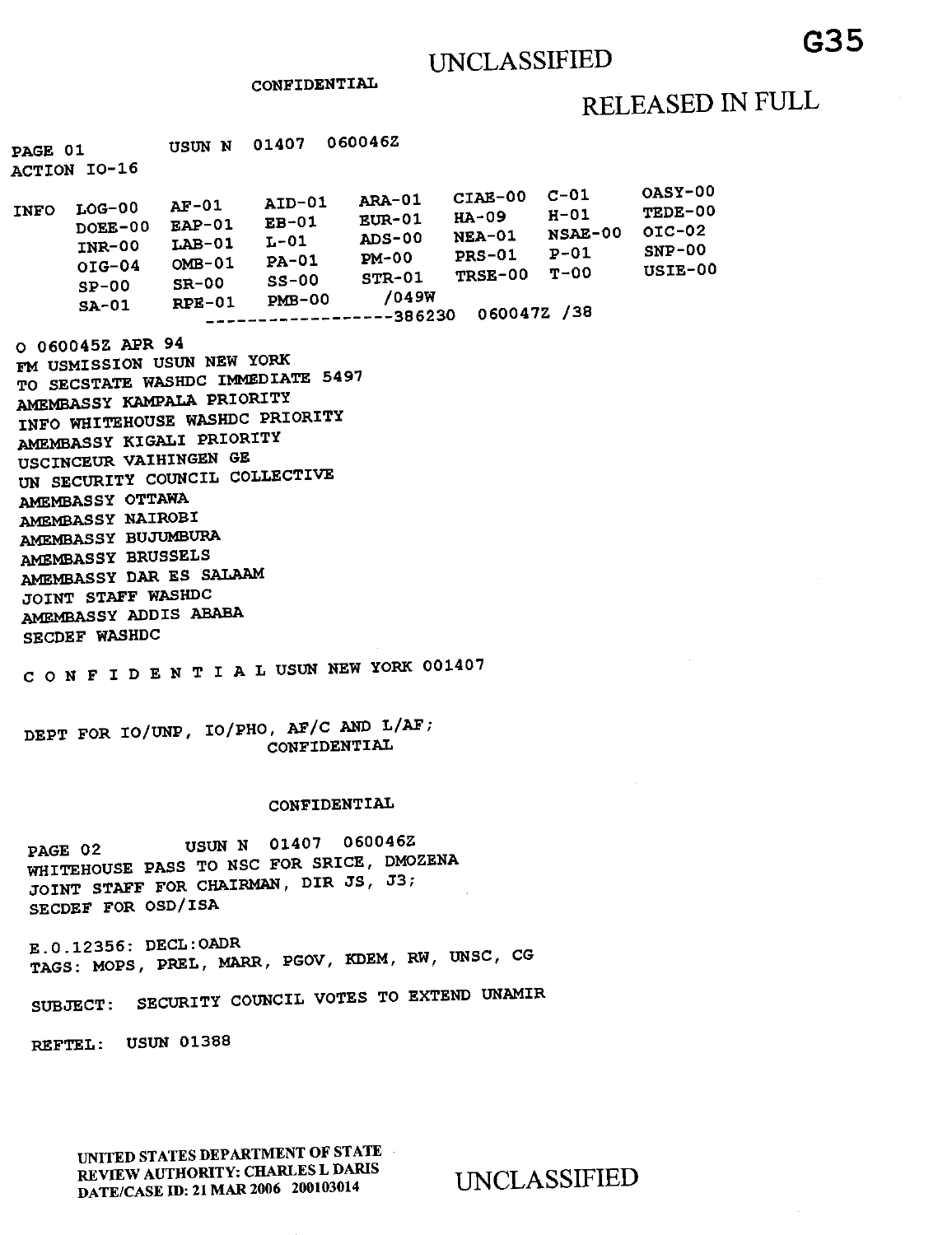## UNCLASSIFIED

**1. (C) ON APRIL 5 THE SECURITY COUNCIL PASSED RESOLUTION 909 EXTENDING UNAMIR'S MANDATE UNTIL JULY 29. THE TEXT OF THE RESOLUTION IS IN REFTEL. 2. (C) DURING THE SECURITY COUNCIL INFORMALS, AMBASSADOR INDERFURTH SAID THAT WASHINGTON RELUCTANTLY AGREED TO LENGTHENING THE MANDATE PERIOD FROM JUNE 9 AS DRAFTED IN THE PERM-5 TEXT TO JULY 29 AS AGREED TO BY THE WORKING GROUP. AT THE SAME TIME, HOWEVER, AMBASSADOR INDERFURTH SAID THE US WOULD TAKE SERIOUSLY NOT JUST THE JULY 29 MANDATE DEADLINE BUT ALSO THE SIX-WEEK REVIEW. IF THERE IS NOT SUFFICIENT POLITICAL PROGRESS AT THAT TIME, HE SAID WASHINGTON WILL SERIOUSLY CONSIDER MOVING TO CLOSE DOWN THE OPERATION. "IT IS PRUDENT THAT THE PARTIES NOT READ THE SECURITY COUNCIL'S DECISION TO EXTEND THE MANDATE AS A SIGN OF NEVERENDING PATIENCE. THIS WOULD BE AN INCORRECT INTERPRETATION," INDERFURTH OBSERVED** 

**3. (U) FOLLOWING THE UNAMINOUS ADOPTION OF THE RESOLUTION IN FORMAL SESSION, AMBASSADOR INDERFURTH CONFIDENTIAL** 

#### **CONFIDENTIAL**

**PAGE 03 USUN N 01407 060046Z DELIVERED THE FOLLOWING EOV:** 

**MR. PRESIDENT,** 

**THE UNITED STATES HAS SUPPORTED THE PEACE PROCESS IN RWANDA FROM THE VERY BEGINNING. WE ARE CONCERNED, HOWEVER, OVER THE CONTINUING DELAYS IN INSTALLING THE TRANSITIONAL INSTITUTIONS. FOR THIS REASON, WE STRONGLY SUPPORT THE SECURITY COUNCIL'S DECISION TO LIMIT THE EXTENSION OF UNAMIR'S MANDATE AND TO REVIEW WITHIN 6 WEEKS THE PROGRESS MADE BY THE PARTIES TOWARD IMPLEMENTING THE ARUSHA ACCORDS, AND THE ROLE OF THE UNITED NATIONS, INCLUDING UNAMIR'S FUTURE.** 

**WE BELIEVE THAT UNAMIR HAS PLAYED A KEY ROLE IN KEEPING THE PEACE IN RWANDA UNDER DIFFICULT CIRCUMSTANCES. THE UNAMIR FORCES SHOULD BE COMMENDED FOR THEIR SERVICE. THE CONTINUING POLITICAL IMPASSE, HOWEVER, HAS MADE UNAMIR'S MISSION THAT MUCH MORE DIFFICULT AND CONTRIBUTED TO THE DETERIORATING SECURITY SITUATION IN RWANDA.** THE DELAYS ARE POISONING A PEACE PROCESS **INTENDED TO BUILD TRUST BETWEEN THE PARTIES AND SHOW THAT COMPROMISE CAN BE MORE FRUITFUL THAN CONFRONTATION. IN SHORT, AS THE SECRETARY-GENERAL SAID** 

### UNCLASSIFIED